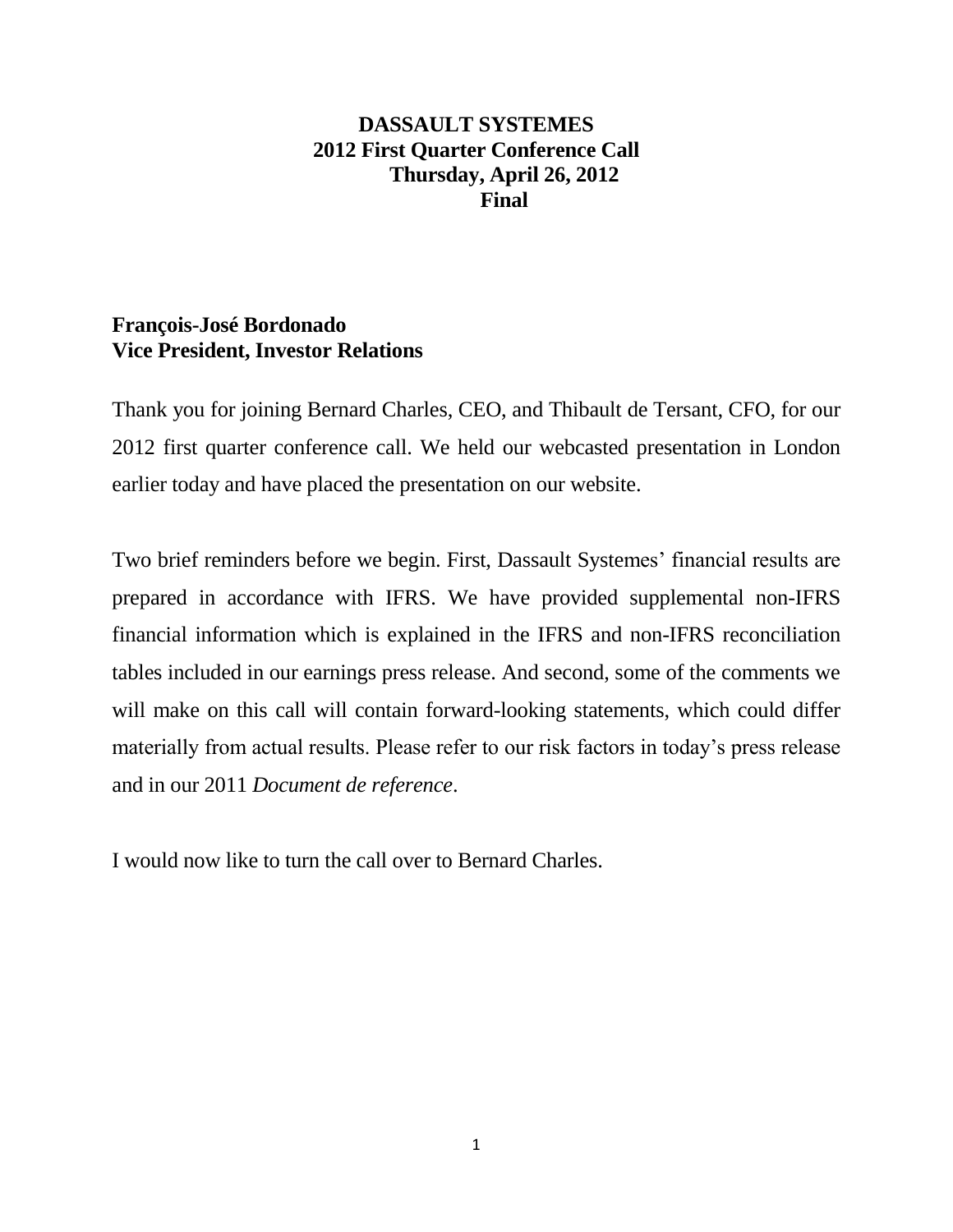# **Bernard Charles President and Chief Executive Officer**

Thank you, Francois-Jose.

## **Introduction**

Thank you for joining us here and on the webcast held earlier today. As you saw, we had several pieces of news this morning.

First, we reported our financial quarter financial results with new licenses revenue up 18 percent in constant currencies, driving both operating margin expansion of 100 basis points and 13 percent earnings per share growth. Just two months ago, we reported record results for 2011 and I am happy to say we have begun 2012 in a very nice manner. It is clear from our performance that our growth strategy is very sound and that we are delivering on it.

In February we outlined with you our purpose as a company to provide businesses and people with holistic 3D experiences to imagine sustainable innovations capable of harmonizing product, nature and life. Indeed with our 3DExperience platform, we are helping companies transform the way they connect designers, engineers and marketers with consumers. Furthermore, with our software solutions we can model and simulate virtually any product in the world and we do this across a number of industries. Today, we are announcing that we are expanding 3DExperiences to nature to be able to model and simulate the natural world. We are beginning this effort with the creation of a new brand, GEOVIA, with the acquisition of Gemcom, a leader in mining industry software solutions, and with our decision to target a new industry, natural resources comprising the mining sector as well as water supply, oil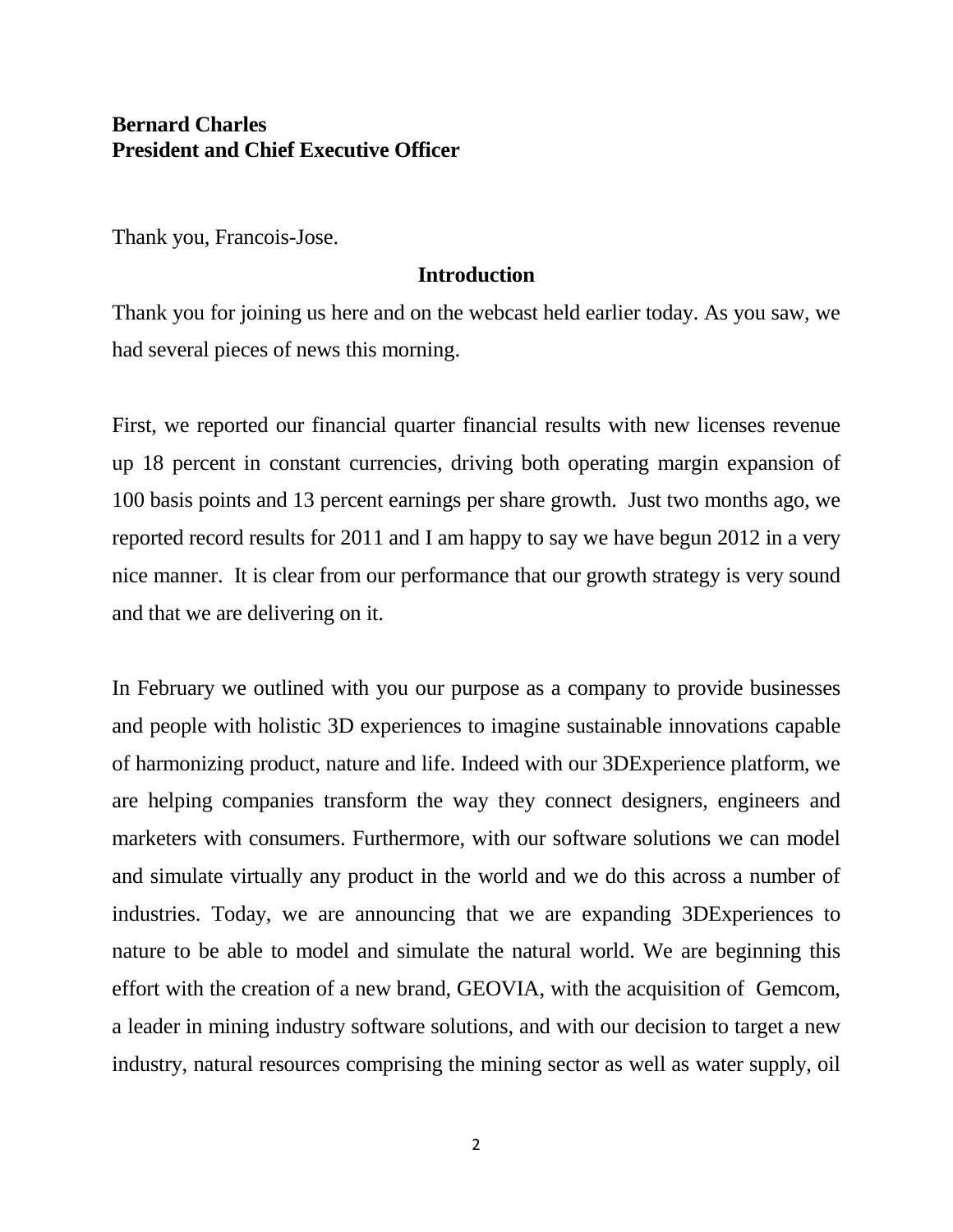and gas and other related sectors. I will have more to say shortly so let me come back to this in a few minutes.

The third topic I would like to touch on is our financial outlook. As outlined in our earnings press release we are upgrading our 2012 financial objectives to take into account the first quarter revenue over-performance and we are updating for currency exchange rates. We remain confident in our business and growth drivers. At the same time, we are convinced that retaining our caution with respect to the macroeconomic environment is appropriate.

# **Delivering 18% increase ex FX in non-IFRS new licenses revenue**

- Turning to our financial results for the first quarter, there are several nice numbers – software growth, operating margin expansion and double-digit earnings growth.
- But the number I like the best as it gives you a good indication of what customers are thinking – is our new licenses revenue growth of 18 percent in constant currencies. And what was most interesting about the growth is that it came from everywhere. All sales channels and all geographic regions.
- Looking at our performance by brands illustrates the value of our diversified portfolio. All our major brands had double-digit new licenses revenue growth. And in terms of total software growth ENOVIA led the way with 17 percent growth. SolidWorks did well in the quarter with double-digit growth in both new licenses revenue and recurring revenue. So again, demonstrating the relevance of Dassault Systèmes market focus.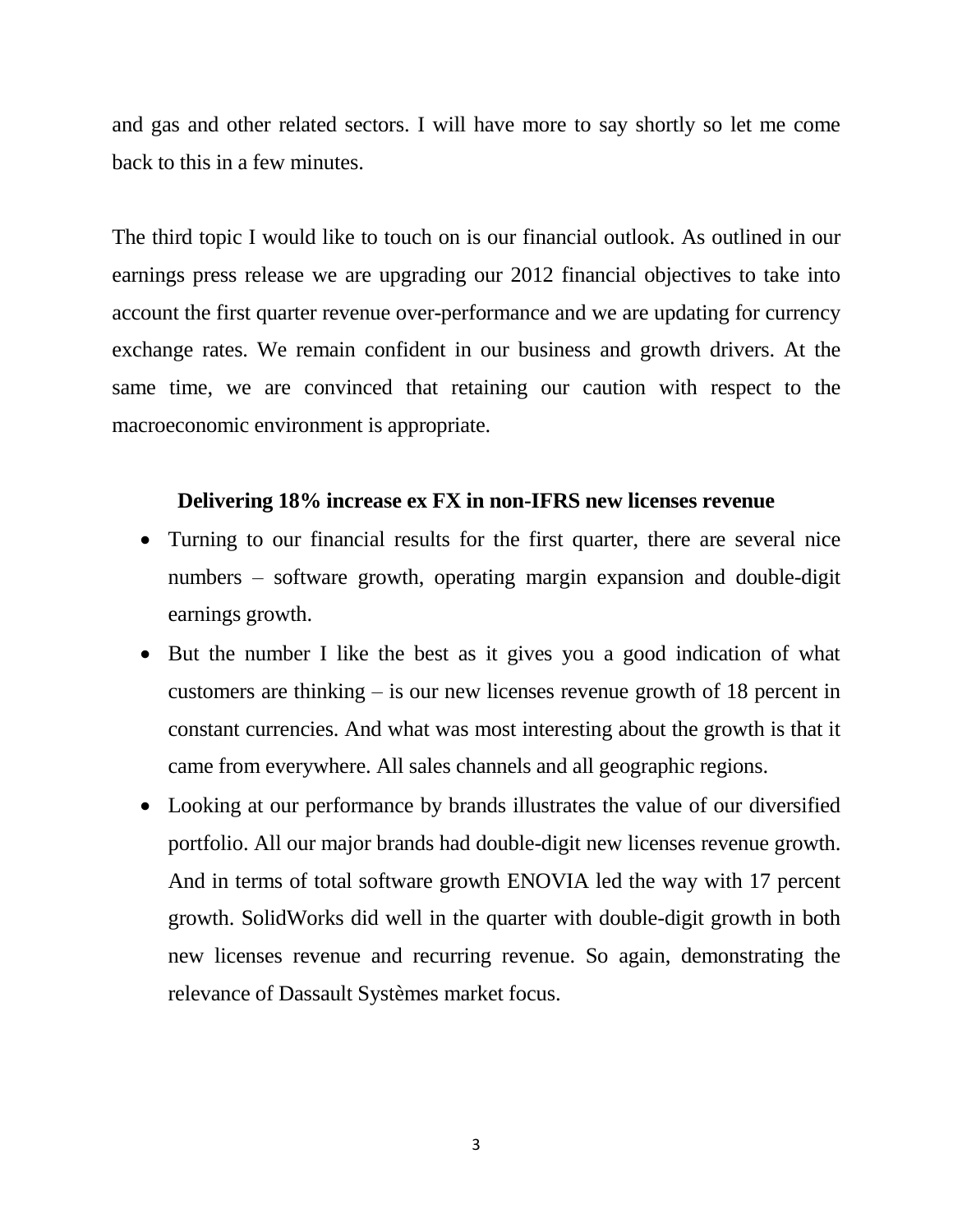## **Regional Review**

Turning to a regional review,

- Asia had the strongest growth with revenue up 15 percent in constant currencies, led by high growth countries. For Japanese companies, the March quarter is their year-end and we were pleased to see a good level of activity across our three sales channels.
- In the Americas, revenue increased 8 percent in constant currencies. We saw good growth in our Professional channel and improving results in our direct sales channel. Looking at North America it is a market where we see a lot of potential, notably by expanding our business in government, high tech, life sciences, financial services and consumer related industries.
- In Europe we have had two years where it has delivered the strongest performance of the group. Entering 2012 our European business again showed a solid level of activity and demonstrated good resiliency in light of the macro-environment.

# **Continuing to Expand our PLM Market Focus**

Expanding Our V6 Footprint

• Turning to our growth drivers, let's start with our V6 footprint. As we have indicated we expect that the next three to four years will show increasing adoption of our V6 platform and products, coming both from new customers, particularly in our growth industries, and from customers in our core industries. A perfect example of our progress is Valeo, a well known global automotive supplier. ENOVIA V6 is being used to manage its mechatronics data information, targeting to improve worldwide collaboration and enable a single instance view for the 12,000 users on-line.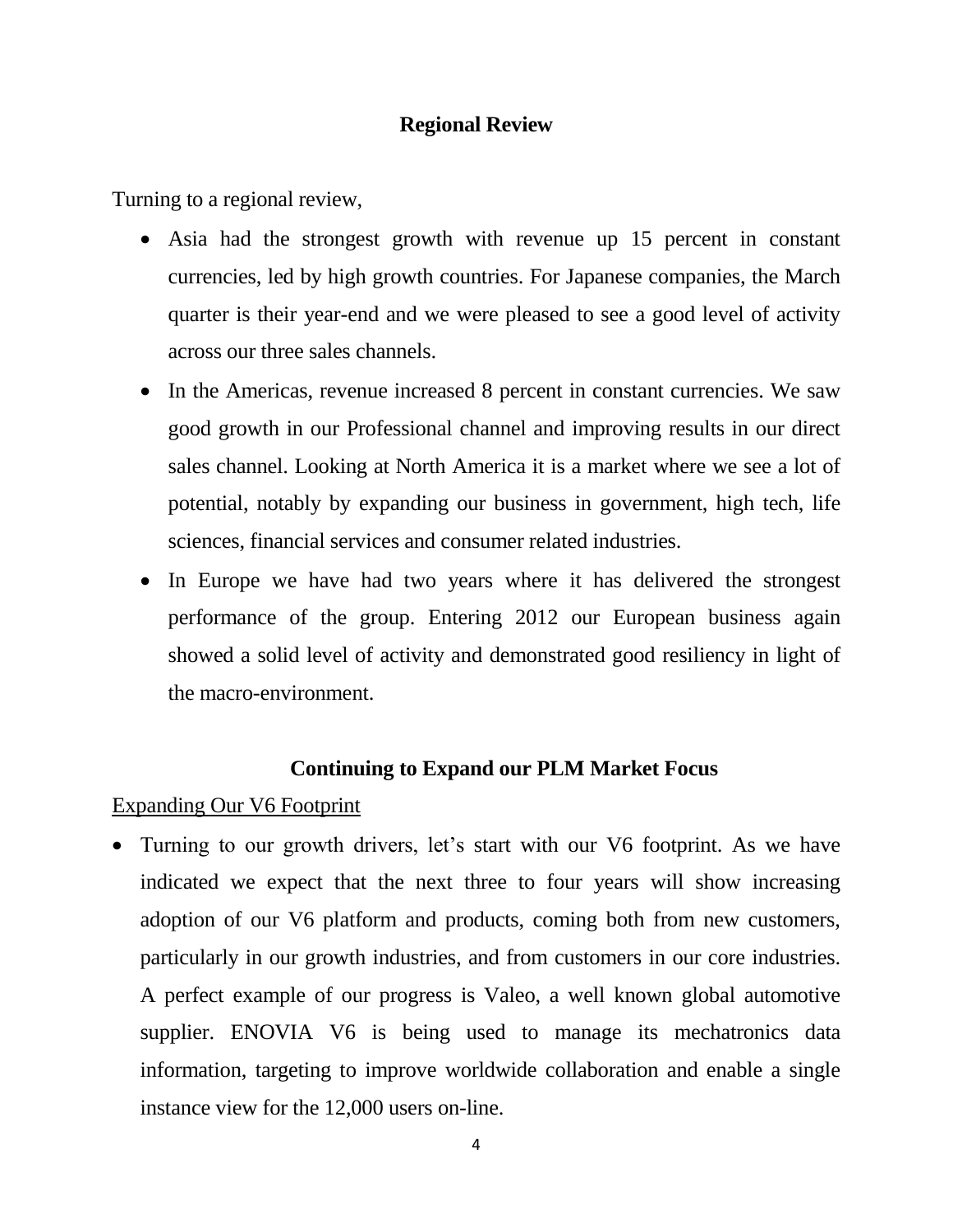Two positive indicators from a financial perspective to support the value of V6 as a key growth driver were ENOVIA's results, and secondly, a number that we have begun to share, is that V6 accounted for about 15 percent of new licenses revenue in our PLM segment. Of course, this will vary by quarter, but it is a good data-point. We are now shifting in large measure to this new metric, because it gives a more complete picture of the V6 progression across the portfolio.

## Broadening Industry Coverage and Diversification

- A second component to our growth strategy is broadening our industry coverage and diversification. In our core industries we continue to expand our presence and our new industries we are developing our presence and footprint. Looking at the first quarter, we were pleased with the progress made in consumer packaged goods and consumer goods. And we had excellent new licenses revenue growth in automotive again, following on two years of a strong dynamic.
- A customer example is with SIMULIA where we are helping Lenovo in the area of ensuring product quality with respect to its notebooks – here it is the keypad pressure that SIMILIA is used to analyze how the keypad will perform over time and under different tensions. What is remarkable here is the ability to predict what will be the keystroke feeling for the fingers of the future users.

## Deepening Regional Market Diversification

• Further demonstration of our growth drivers at work is our regional market penetration and diversification. We are driving deeper into geographic markets where we have had a long presence and we are broadening our presence in high growth countries. As we mentioned last quarter – every region offers us growth opportunities.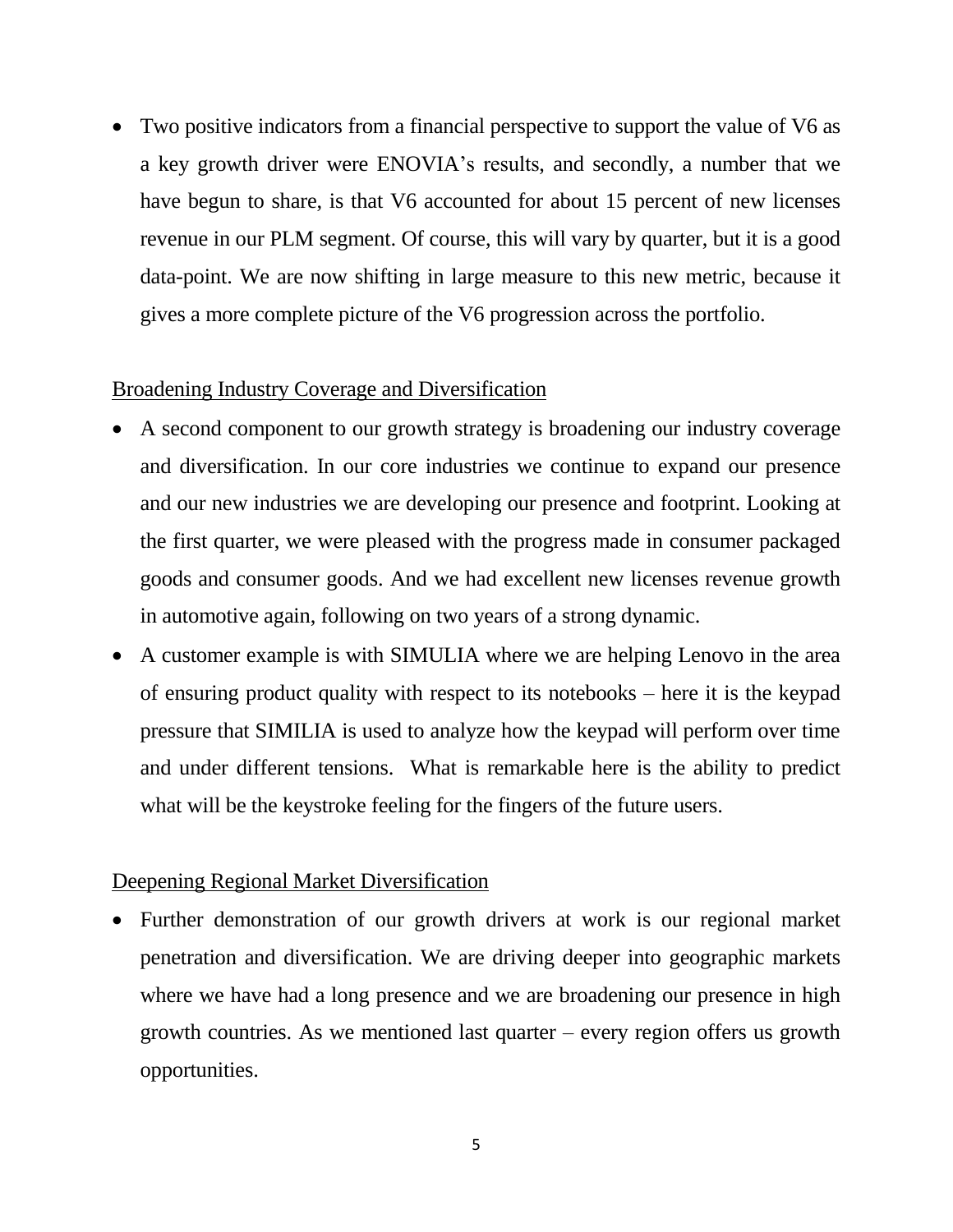- o You saw that high growth countries reported a 17 percent increase in software revenue – here China had an excellent dynamic. In addition, Korea and India demonstrated good traction with customers.
- o One of our customers is Hisense Electric, a well known high tech company and flat screen TV leader in China. It is now using ENOVIA V6 to ensure data integrity in its ordering process and as a result has seen a reduction in development costs of 70 percent.

## Expanding Our User Universe

• And finally let's look at how we are driving revenue by expanding our user universe to a broader number of departments within a company whether engineering, R&D, manufacturing, marketing or other executive management functions. Looking at an example in France, PSA who already was a user of DELMIA is expanding into a new division - adding 400 new users at PSA in its powertrain division. If you look at our footprint there we are now touching the manufacturing department from the process engineer to the shop floor workers.

To summarize I think it is clear that our new licenses revenue performance truly reflects the fact that our software solutions are delivering value – and that our growth drivers are delivering results.

## **Announcing Gemcom Acquisition**

Now, let me tell you more about what we are doing to expand 3DExperience to Nature. As I stated in my introductory comments, a core part of our purpose is to be able to model and simulate the natural world.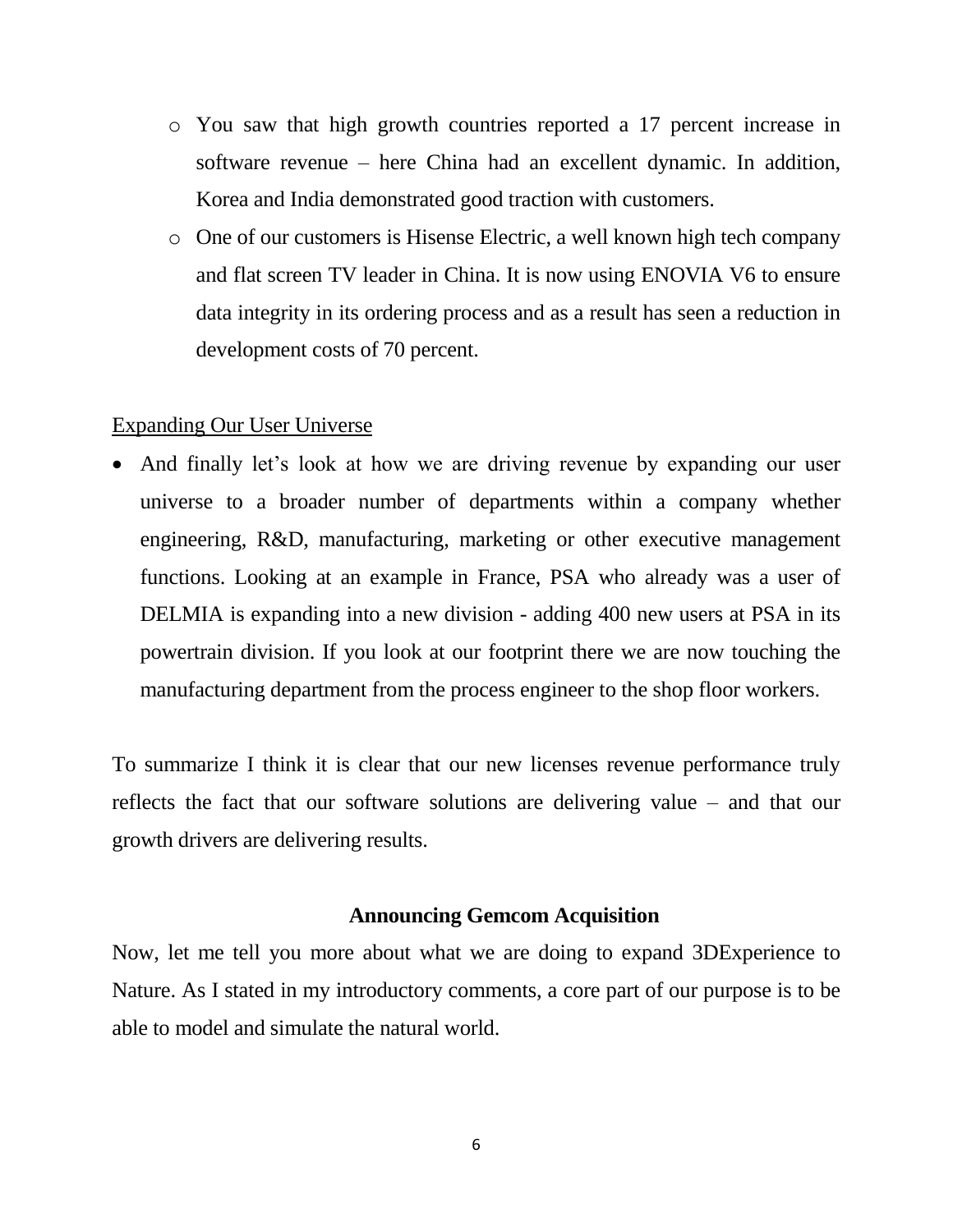We are beginning with the acquisition of Gemcom, the number one provider of software industry solutions for the mining industry, as a first step in building out our capabilities. Headquartered in Vancouver, Canada, Gemcom had revenues of about US\$90 million last year, growing around 25 percent. The cash purchase price is approximately US\$360 million.

Gemcom provides software and services for mining customers to discover, measure, design, plan and manage their mining operations from exploration to production. Its customer base includes the top ten as well as 30 of the top 40 mining companies in the world. Its employee base totals 360, and as I am sure you saw, its geographic presence broadens ours, through its work with companies in such regions as Australia, Africa, Western Canada, South America, Kazakhstan, Mongolia, Indonesia and Russia. Gemcom's chief executive officer, Rick Moignard, will become the CEO of our new brand GEOVIA following completion of the acquisition.

Mining is a key segment within the natural resources industry. For those of you investing in the mining sector, you know it is comprised of large companies, including some mega companies. The revenue CAGR for the mining industry has been over 20 percent.

We see a major opportunity to bring further innovation to help companies in this sector where there are significant needs around four major concerns: first, how to manage the increasing global demand for natural resources; second, how to improve safety management; three, how to navigate the increasing complexity with respect to regulatory and environmental issues and fourth, how to manage these major challenges when the available people resources are scarce.

7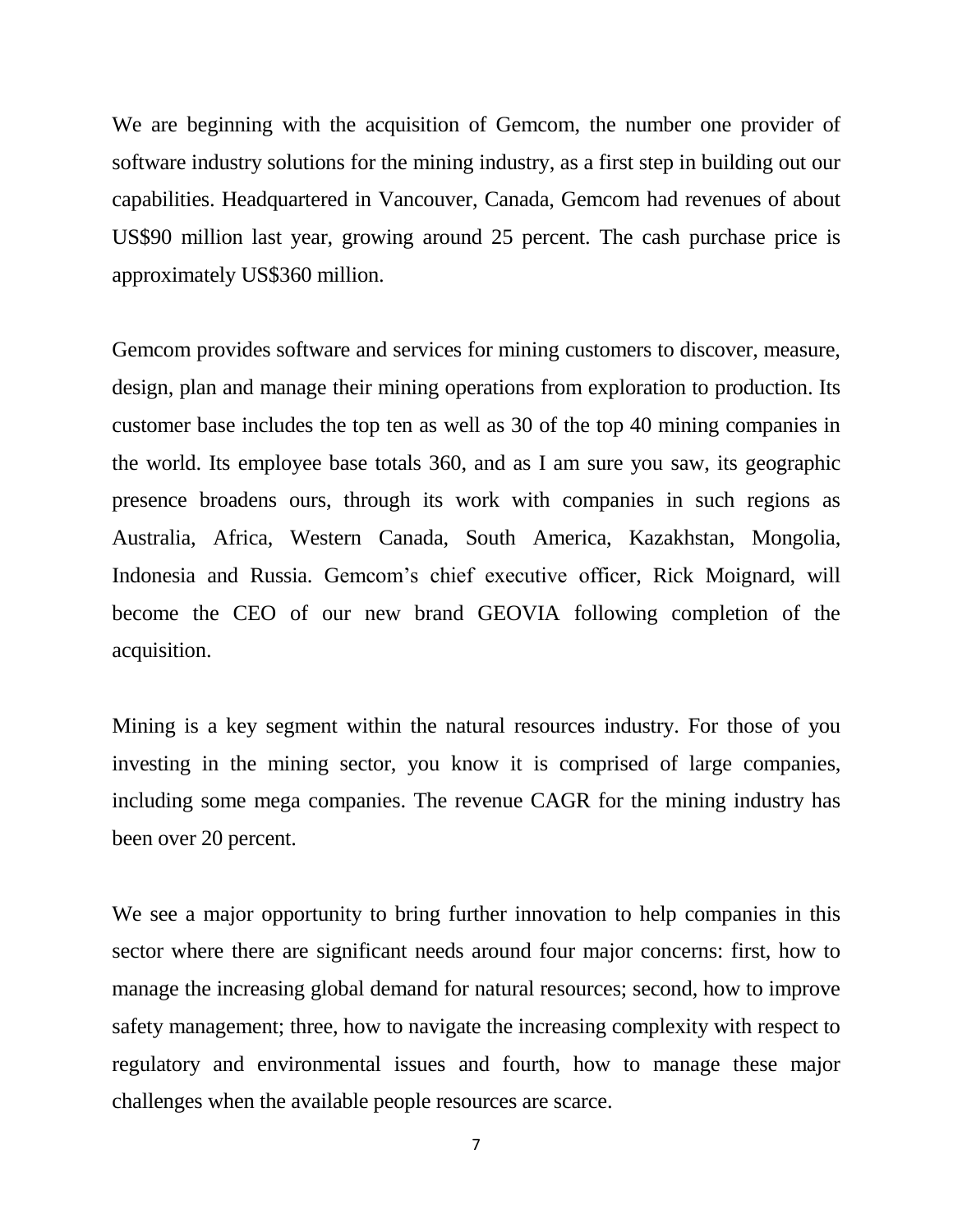So this is certainly a very attractive industry for us with good growth dynamics and an increasing need for innovative technology. Working together we can build on the value Gemcom is providing and expand relationships with these companies.

All in all we are very excited about the potential of this new brand, new acquisition, and expanded industry focus and look forward to welcoming our Gemcom colleagues.

At this point, let me turn the call to Thibault.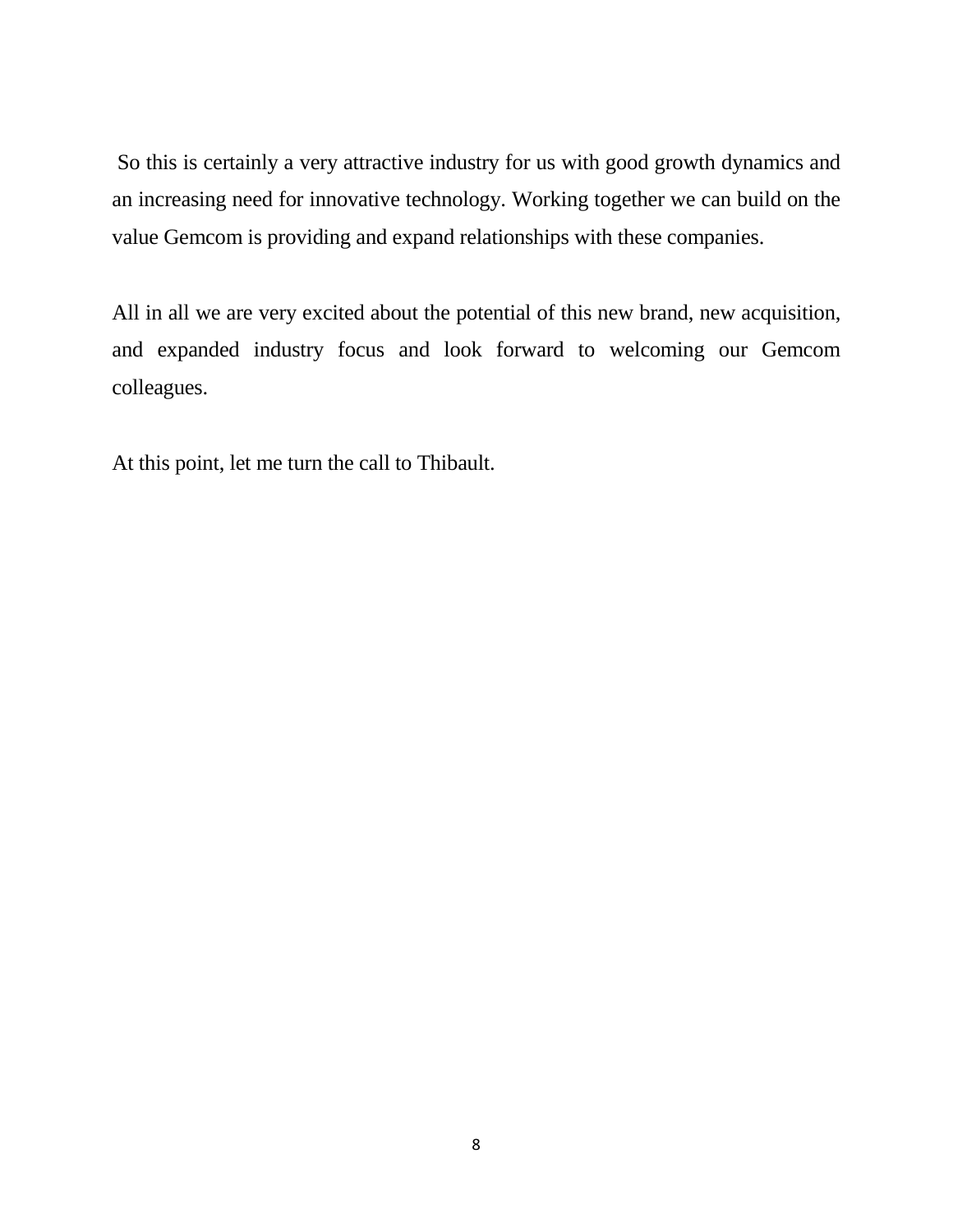# **Thibault de Tersant Senior EVP and CFO**

Good afternoon and good morning to all.

## **IFRS/non-IFRS Differences**

My comments today are based upon our non-IFRS financial results. In our press release tables you can find the reconciliation of our non-IFRS to IFRS data. For revenue, the IFRS and non-IFRS figures are identical or essentially so in both the 2012 and 2011 first quarters.

As a reminder, revenue growth rates are stated in constant currencies. You will note that we have aligned to a new methodology, retrospectively applying current rates to last year's figures and then comparing the two periods.

## **Summary**

Before going into details, let me share my summary view on the quarter from a financial perspective.

- Overall, we had a very nice start to the year. New business activity was strong and we saw little disturbance from macro events.
- We benefited from our diversification strategy, first with respect to industries, where we had a good dynamic across many of them. Second, we benefited from our broader and deeper reach into regional markets.
- Our services business similarly had a solid revenue quarter, so both software and services revenues were up double-digits.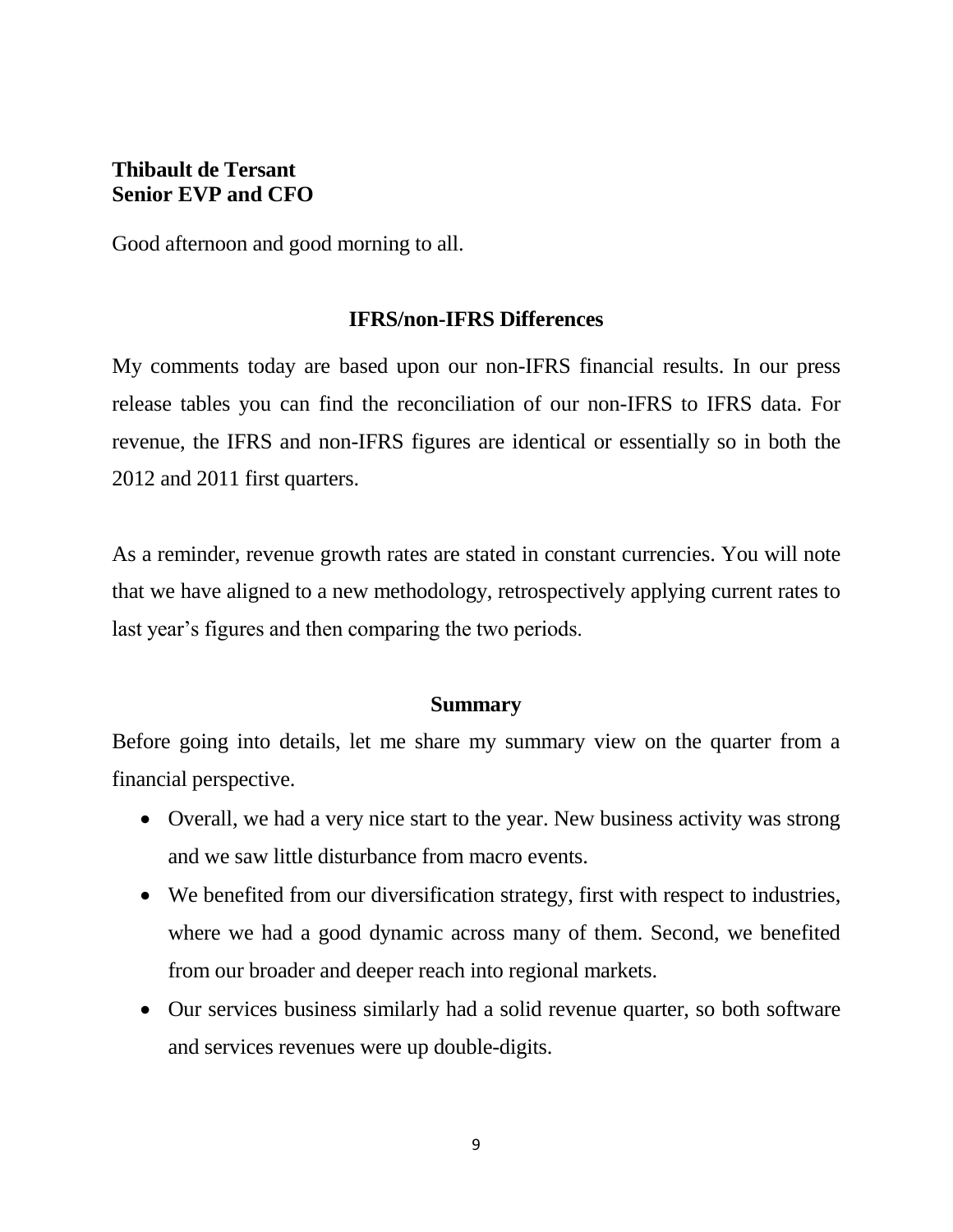• Now with all this good news, let me balance it a little bit. With respect to our full year objectives, we are upgrading them for the full amount of the first quarter activity over-performance and we are updating our exchange rate assumptions for the US dollar. These changes result in a 1 percentage point increase in the revenue growth rate on a constant currency basis and about a 10 cents increase in our earnings per share objective range. We are not, however, changing our underlying revenue growth outlook for the remaining nine-month period, as we continue to see risks in the second half in the broader economic environment.

Now, let me share a few details.

#### **New Licenses Revenue Growth**

Turning to new licenses revenue it was a very good performance, up 18 percent on a strong comparison base. New licenses revenue represented 29 percent of our total software revenue in the quarter, up from 27 percent last year at this same time.

Regionally, the highest growth came from Asia, with good contributions from Europe and the Americas. And from a brand perspective we saw very nice results led by ENOVIA.

#### **Recurring Revenue Growth**

Turning to recurring software revenue, the performance was largely as expected from an activity perspective – seeing a strong level of renewals, also benefiting from prior new licenses activity as we grow our installed customer base, and from rental activity. We saw a very nice dynamic for SIMULIA, as the start of the year generally gives us some sense of how the year will proceed.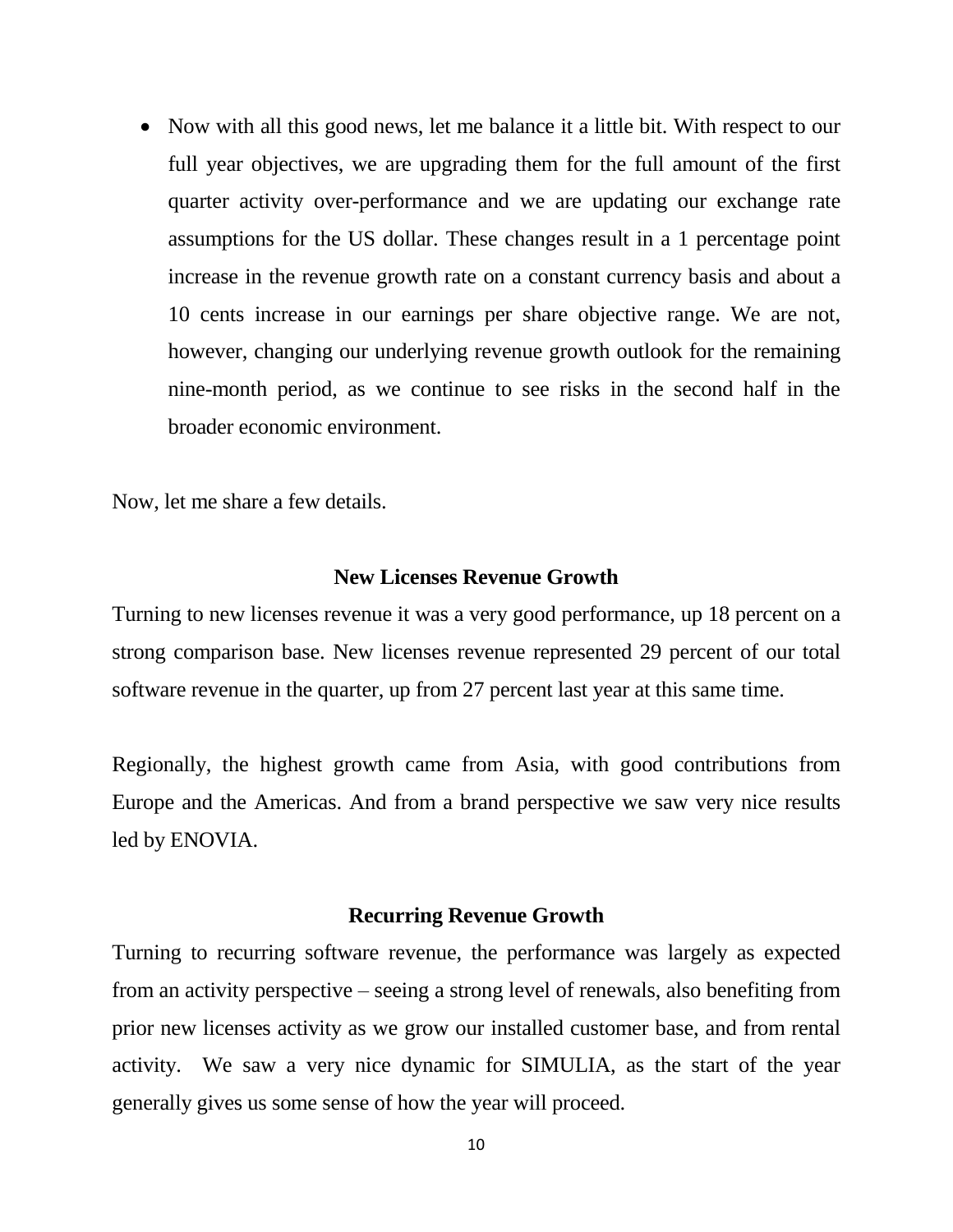#### **Services Revenue and Gross Margin**

Our services business had a solid start from a revenue perspective with V6 activity driving revenue growth of 11 percent. The gross margin was not such a good story as we came in at a negative 1.2 percent, improving nevertheless compared to the 2011 first quarter. I do expect a positive services gross margin for the full year and we have three quarters to make this happen.

#### **Operating Expenses**

Looking at operating expenses growth (excluding cost of software and services), they largely tracked headcount growth. First quarter expenses are lower than what we would have in the remainder of the year, as salary increases generally take effect near the end of the first quarter. In addition, marketing and other investments we plan for the calendar year generally will start in during the second quarter.

## **Operating Income, Operating Margin and Earnings**

Turning to our profitability, our figures show the natural leverage in our business, with revenues up 10 percent and operating margin expansion of 100 basis points, driving an increase in earnings of 13 percent. Our tax rate is higher by a couple of points over the year-ago quarter, so we are clearly pleased with the double-digit growth in earnings.

## **Net Financial Position Review**

Turning to our cash flow and balance sheet statements, I would like to make just a few brief comments. First quarter cash flow was 166 million euros, up 24 percent on higher earnings, and working capital improvements. DSOs were at 90 days, a one day improvement compared with the first quarter of 2011. Unearned revenue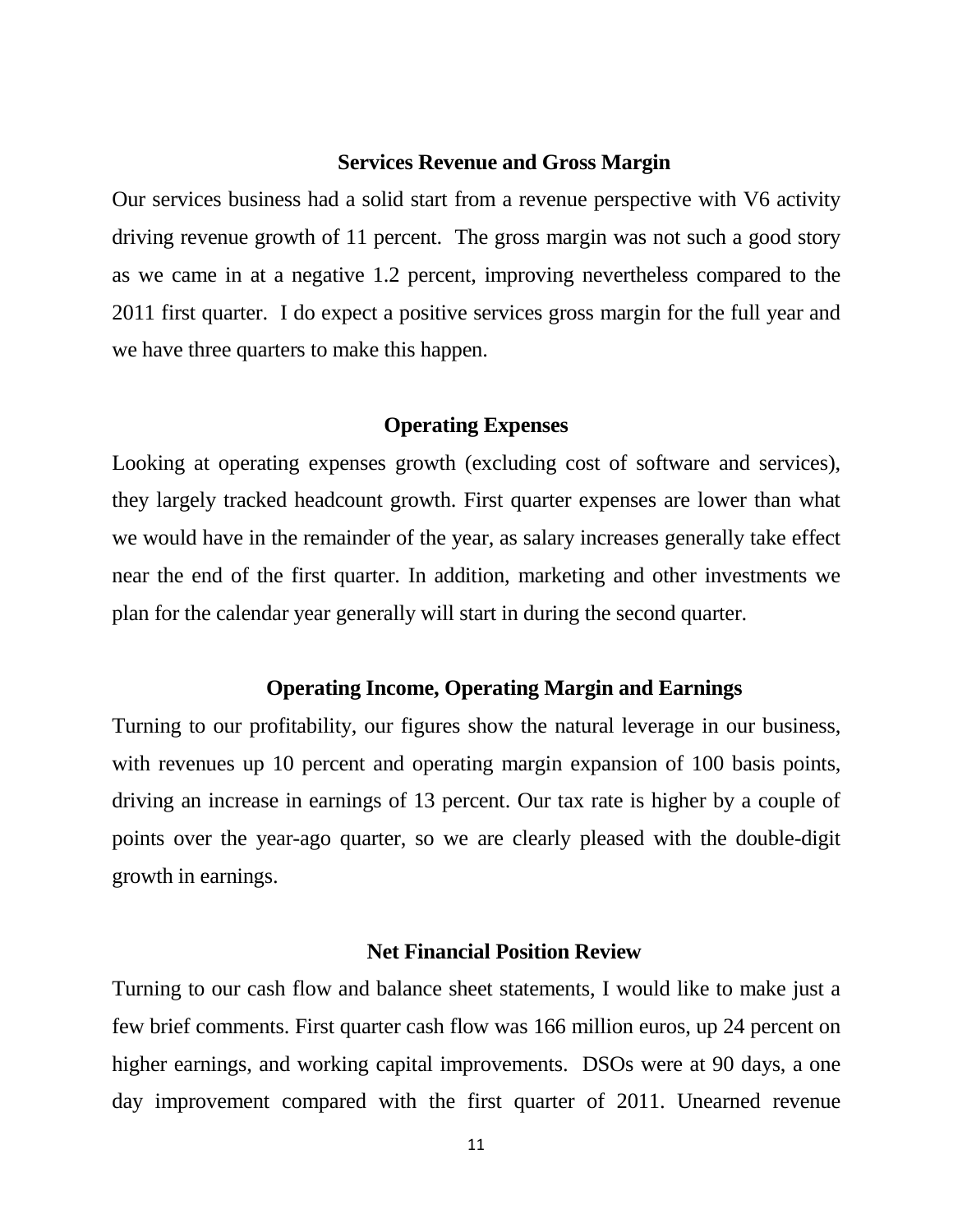increased 50 million euros, with the first quarter a period of major maintenance renewals. And our net financial position strengthened further.

Three key categories of cash usage include dividends: here the board of directors is proposing a 30 percent increase in the annual cash dividend per share compared to last year. This level represents a 50 percent increase over the last two years, so if you own our stock a nice return; second we are focused on acquisitions well aligned with our strategy, as Gemcom illustrates, and third, stock repurchases to offset stock option exercise dilution is the third main use of cash.

Bernard has covered the acquisition, so let me just reconfirm that we anticipate that the acquisition will be accretive to our earnings on a non-IFRS basis and neutral to our non-IFRS operating margin. We anticipate completing the acquisition in July.

#### **2012 Financial Objectives**

Turning to our financial objectives, let me begin with our second quarter. Here we are setting a revenue growth objective of 7 to 9 percent in constant currencies and earnings per share growth of 6 to 12 percent. Our outlook is based upon a US dollar exchange rate of 1.36 to the euro and a Japanese yen exchange rate of 115.0.

For the full year, we are increasing our revenue range objective by 1 percentage point to 6 to 8 percent growth in constant currencies.

Looking in greater detail, we are adding 50 million euros to revenue, with 35 million euros representing a combination of the first quarter currency benefits compared to our assumptions as well as a change in our exchange rate assumption for the US dollar for the rest of 2012. Secondly, activity was higher by 15 million euros and we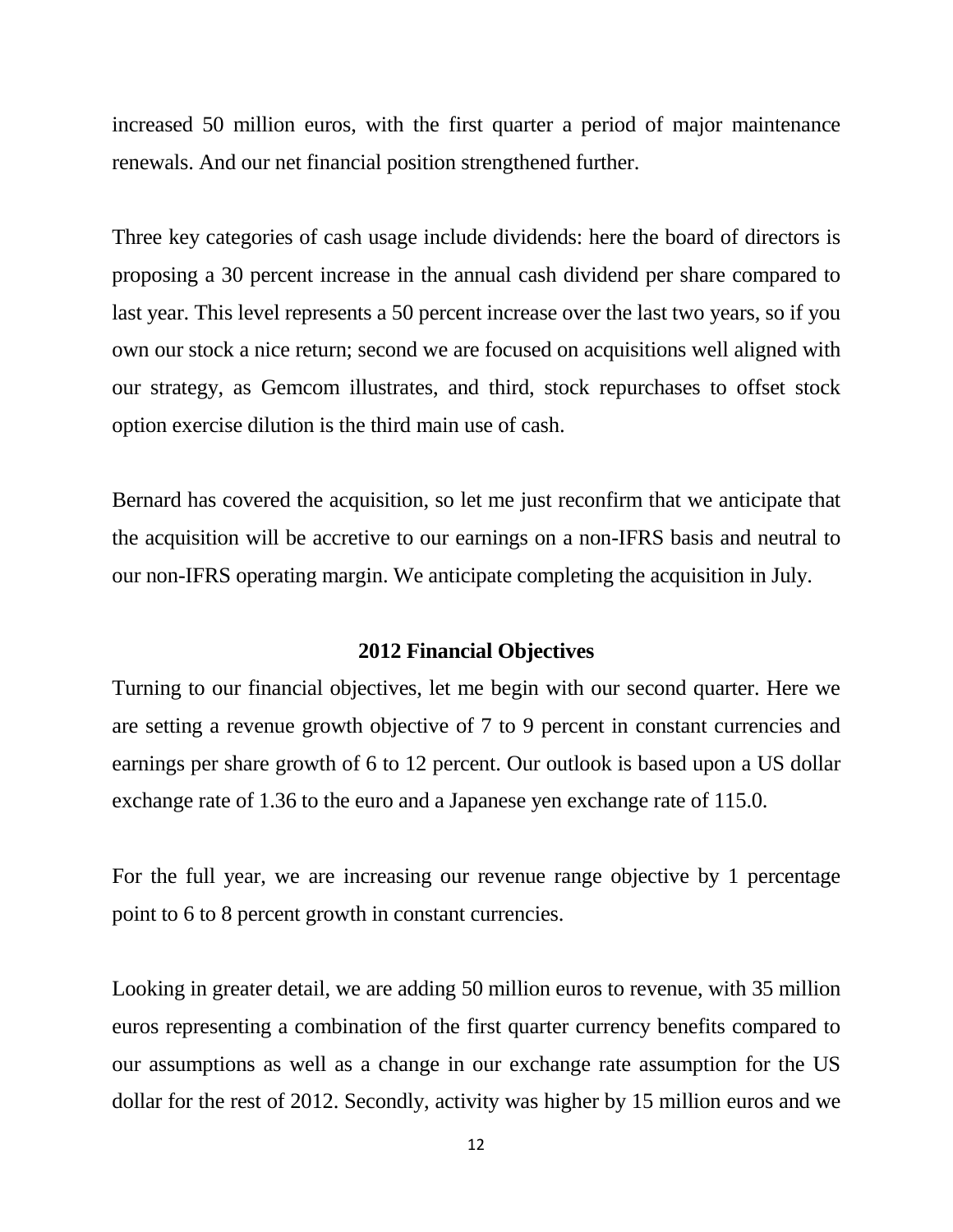are taking this full over-performance from the first quarter into our revised objectives. So we move to a reported revenue range of 1.905 billion to 1.935 billion euros for 2012.

Similarly, from an earnings perspective, we are moving our EPS range up 10 cents to a range of 3.10 to 3.20 euros. Here, there are several items: first, a benefit of 10 cents assuming less currency headwinds; second, a five-cent increase from higher activity in the first quarter and finally, we assume 5 cents is absorbed from a higher tax rate and a somewhat higher share count.

More specifically, as you saw, the effective tax rate in the quarter was a little higher than we had anticipated. For the year we anticipate a tax rate that will be slightly higher than 33 percent.

And while the operating margin is ahead of last year by 100 basis points, we still have most of the year ahead of us, so I am keeping our 30 percent operating margin objective for the full year, anticipating the possibility of further acquisitions.

So to sum up, looking at our financial objectives I think we are taking appropriate assumptions. We will add Gemcom to our financial objectives as we approach the closing, which right now is anticipated in July.

Finally, I want to take this opportunity to announce that we will be holding our Capital Markets Day on June  $15<sup>th</sup>$ . We have timed it to coincide with other events that may be bringing you to Paris, if you do not work here.

Let me turn the call back to Bernard now.